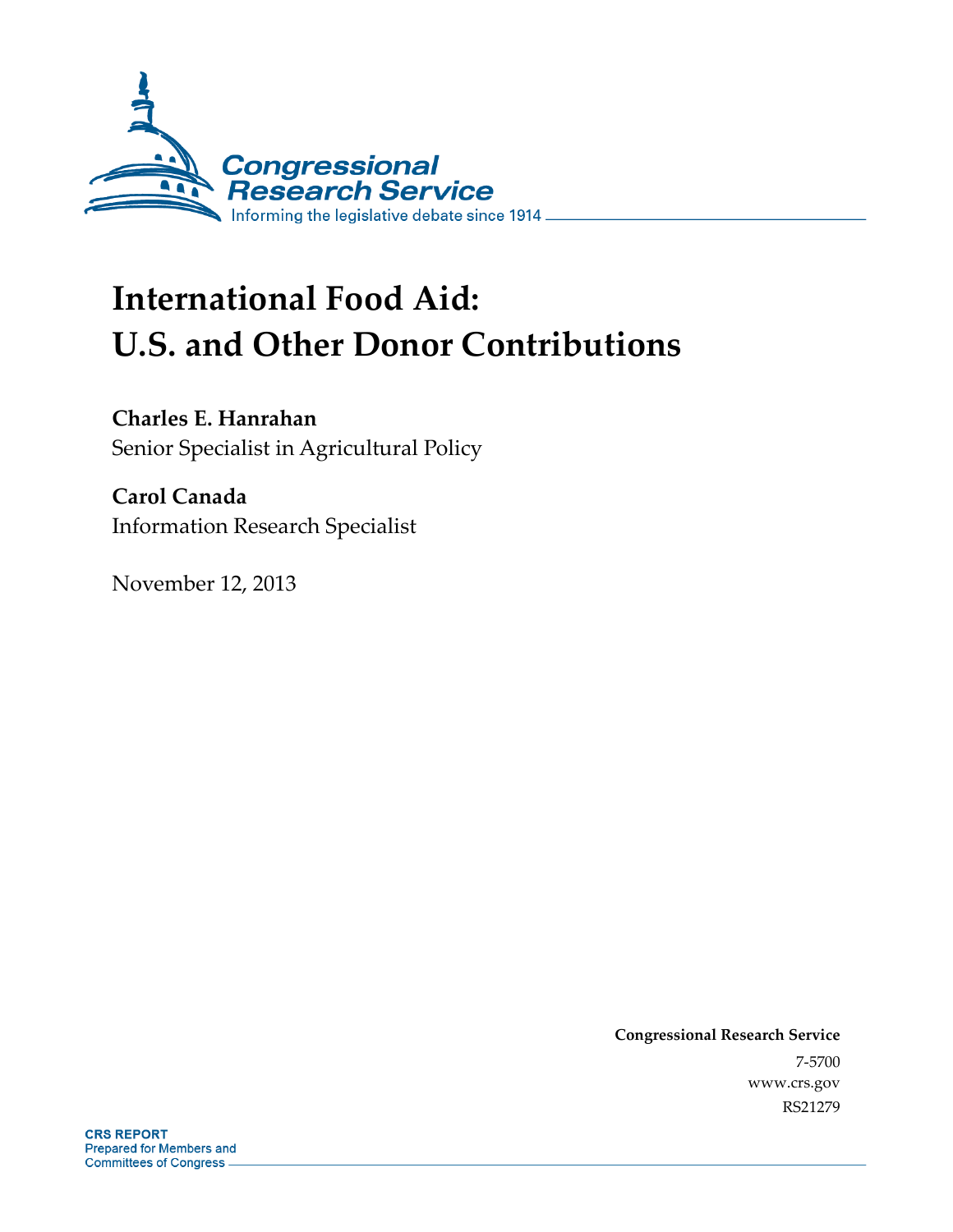# **Summary**

The United States is the world's major provider of international food aid to low-income developing countries. This report provides data on the U.S. contribution to global food aid as reported by signatories of the International Food Aid Convention (FAC) and compiled by the International Grains Council (IGC), as well as data on U.S. and other donor contributions to the United Nations World Food Program (WFP).

The Food Aid Convention (FAC) is an agreement among donor countries to provide a minimum amount of food aid to low-income developing countries. The food aid commitment agreed to by all FAC signatories in 1999 was approximately 4.9 million metric tons (mmt) annually. The United States pledged to provide 2.5 mmt annually, or 51% of the total annual commitment. A new FAC, renamed the Food Assistance Convention, was negotiated in 2012. The United States ratified the new FAC on September 26, 2012. Commitments under the new convention are pending.

Data from the IGC show that U.S. food aid accounted for 56% of food aid shipments by FAC signatories over the period 1995/1996-2011/2012.

A substantial portion of U.S. food aid is channeled through the WFP. Over the period from 1996 to October 20, 2013, around 43% of donor contributions to the WFP came from the United States.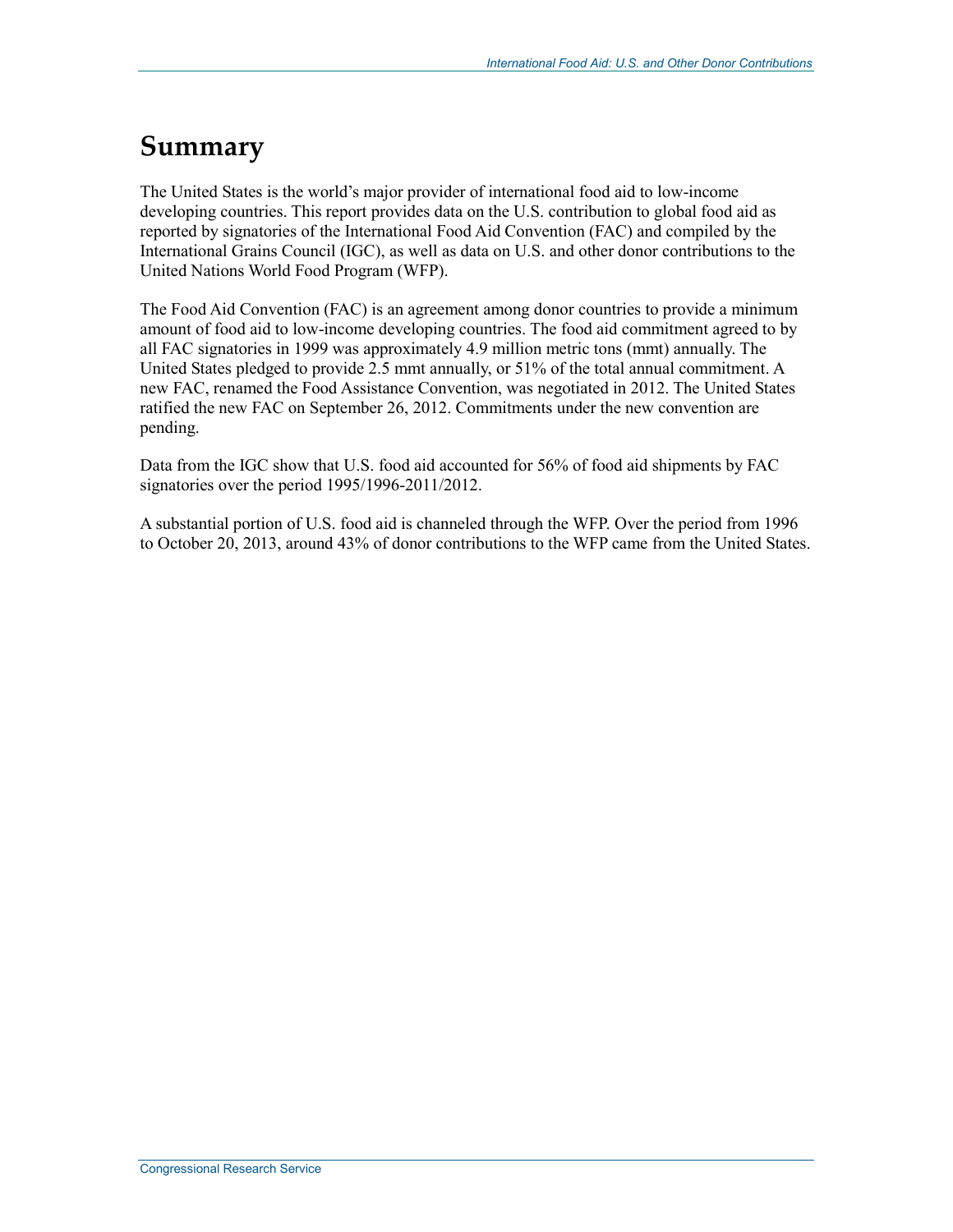# **Contents**

#### **Figures**

| Figure 1. Average Annual Food Aid Shipments (%) in Wheat Equivalent by Major FAC |  |
|----------------------------------------------------------------------------------|--|
|                                                                                  |  |
|                                                                                  |  |

#### **Tables**

#### **Appendixes**

| Appendix B. Annual Food Aid Contributions by Donors to the World Food Program, |  |
|--------------------------------------------------------------------------------|--|
|                                                                                |  |

#### **Contacts**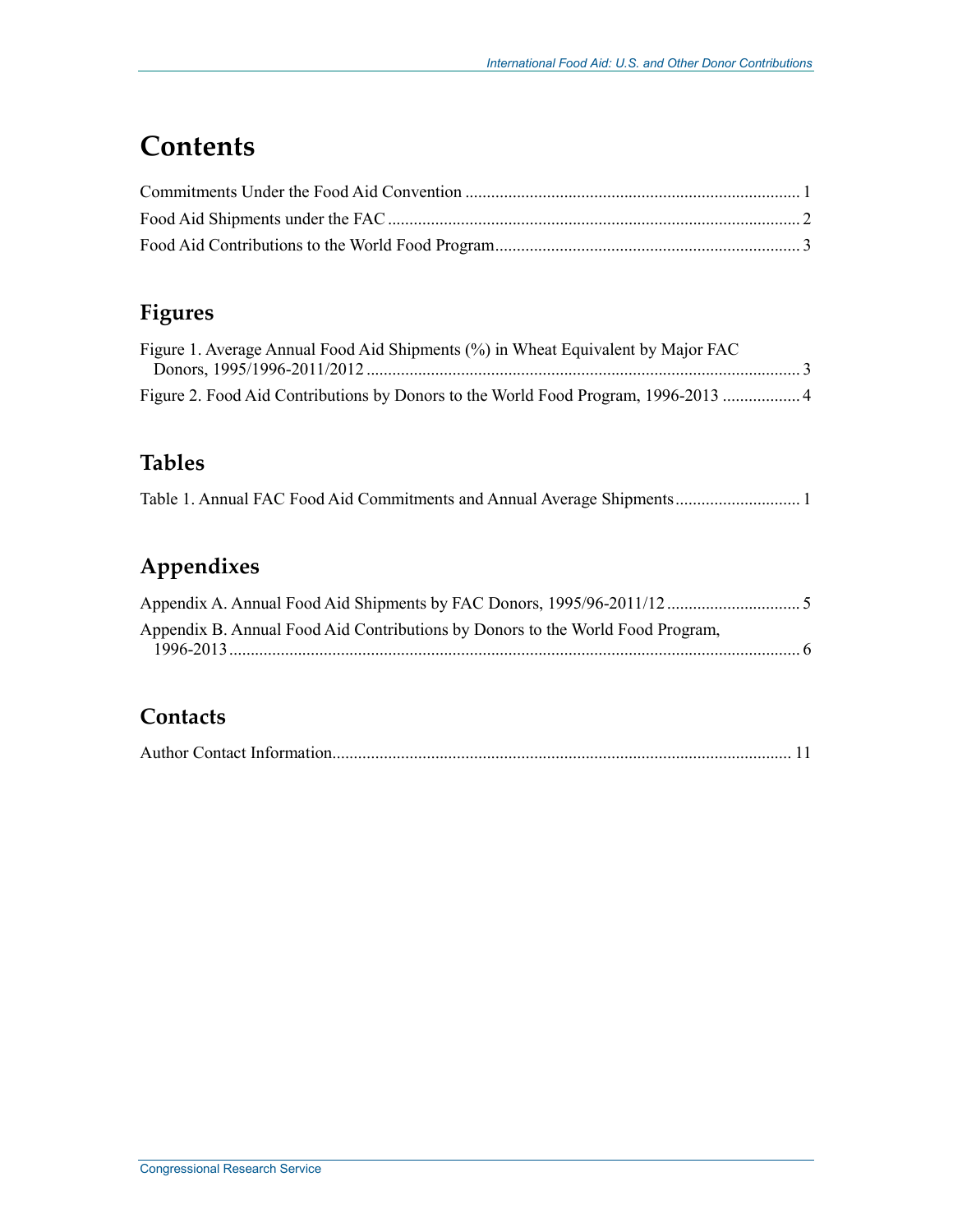## **Commitments Under the Food Aid Convention**

The Food Aid Convention (FAC), first agreed to in 1967 during the Kennedy Round of multilateral trade negotiations held under the auspices of the General Agreements on Tariffs and Trade (GATT), was an international agreement that constituted a framework of cooperation on food aid among major donors. The food aid commitment under the FAC was a minimum commitment and was intended to be a guarantee of food security for low-income developing countries. The signatories of the FAC were Argentina, Australia, Canada, the European Union and its member countries, Japan, Norway, Switzerland, and the United States. Signatories could provide more than their minimum commitment.

Under the FAC, the donors could express their annual food aid commitments either in tonnage or in value. Some donors—the EU, Canada, and Japan—use a mix of commodities and cash. The total commitment under the FAC (negotiated in 1999) was 4.9 million metric tons, or mmt (**Table 1** and **Appendix B**). The United States made the largest annual commitment, 2.5 mmt or 51% of the total. The combined EU commitment (European Commission and EU member countries) was around 27%. Commitments by Canada, Japan, and Australia were, respectively, 8.6%, 6.1%, and 5.1%.

|             |                           |         | (metric tons wheat equivalent)              |         |
|-------------|---------------------------|---------|---------------------------------------------|---------|
|             | <b>Annual Commitments</b> | Percent | <b>Average Food Aid Shipments 1999-2012</b> | Percent |
| Argentina   | 35,000                    | 0.72%   | 1.753                                       | 0.02%   |
| Australia   | 250,000                   | 5.11%   | 222,757                                     | 2.83%   |
| Canada      | 420,000                   | 8.58%   | 478,940                                     | 6.08%   |
| EU          | 1.320.000                 | 26.97%  | 2,062,203                                   | 26.18%  |
| Japan       | 300,000                   | 6.13%   | 529,886                                     | 6.73%   |
| Norway      | 30,000                    | 0.61%   | 94.310                                      | 1.20%   |
| Switzerland | 40,000                    | 0.82%   | 63,091                                      | 0.80%   |
| <b>USA</b>  | 2.500.000                 | 51.07%  | 4.422.696                                   | 56.16%  |
| Total       | 4,895,000                 | 100.00% | 7,875,637                                   | 100.00% |

#### **Table 1. Annual FAC Food Aid Commitments and Annual Average Shipments**

**Source:** International Grains Council Food Aid Committee, The Food Aid Convention.

Although the FAC expired in 2003, a working committee of the IGC was established to prepare for its renegotiation. The Food Aid Committee of the IGC meets periodically to review donor food aid contributions in relation to commitments under the 1999 FAC and to global food needs. At their biennial meeting in December 2010, the members of the Food Aid Committee agreed to begin the formal process of renegotiating the Food Aid Convention.<sup>1</sup> Negotiations for a new FAC were completed in 2012. The Food Aid Convention was renamed the Food Assistance Convention

 $\overline{a}$ 

<sup>&</sup>lt;sup>1</sup> Food Aid Committee, Press Release, December 20, 2010, "Meeting of the Food Aid Committee, London 14 December 2010," viewed at http://www.foodaidconvention.org/Pdf/p\_r/prfacdec10.pdf.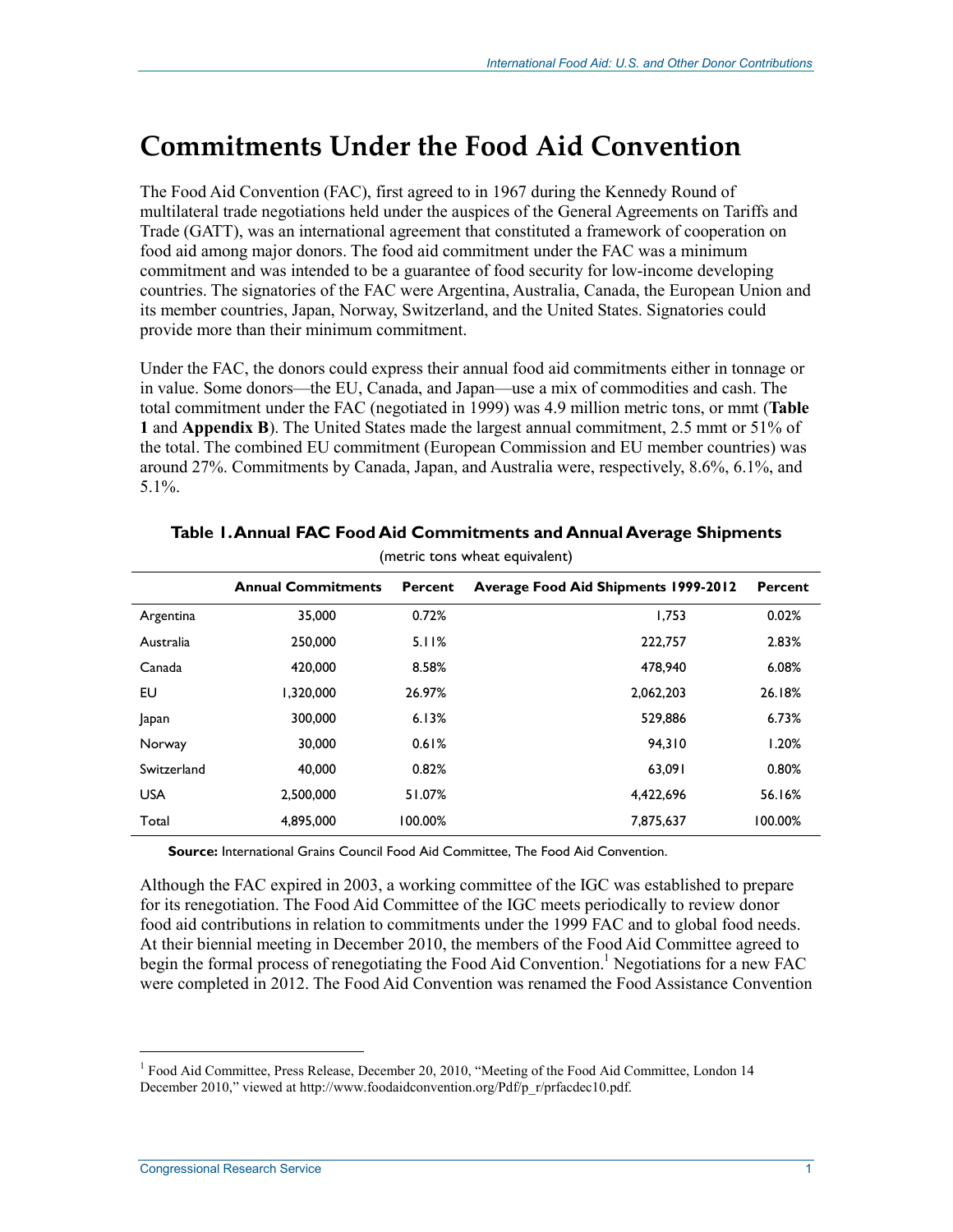to reflect the fact that food aid included not only commodities but also cash-based forms of assistance to provide food security.<sup>2</sup> Commitments under the new convention are pending.

### **Food Aid Shipments under the FAC**

The United States is the major contributor to international food aid, supplying on average, since 1995, around 56% of the annual total food aid donated by members of the Food Aid Committee of the International Grains Council (IGC) and signatories of the 1999 Food Aid Convention (**Figure 1**).3 U.S. contributions have averaged 4.4 mmt annually, but U.S. food aid shipments have varied from year to year (Appendix A).<sup>4</sup> The lowest amount shipped was 2.2 mmt in 2010/2011; the largest shipments, 7.1 mmt, were in 2001/2002. U.S. shipments of commodity food aid were 2.8 mmt in 2011/2012,.

Food aid from the European Union (including food aid provided both by the European Commission and by individual EU member countries) has been more stable and averaged around 2.1 mmt or 26% of average annual food aid shipments. Japan and Canada provided 7% and 6%, respectively, of the total from major donors. Historically, the United States, the EU, Canada, Japan, and Australia have accounted for about 98% of total food aid shipments. The United States and the EU together contributed 82% of shipments under the FAC. The United States contributes U.S. commodities, while the European Union and its member countries and Canada provide a mix of cash and commodities. Japan's contributions are provided primarily as cash rather than commodities.

Because the IGC's food aid data are reported on a July/June marketing year basis, its data for U.S. food aid shipments do not correspond, for example, to fiscal year food aid data reported by the U.S. Department of Agriculture in annual budget documents or by the U.S. Agency for International Development in its budget documents or annual food aid reports. The source of the data in **Figure 1** and **Appendix A** is the annual report *Food Aid Shipments*, prepared by the Food Aid Committee of the International Grains Council, which has been renamed *Food Aid Operations*. 5

 $\overline{a}$ 

<sup>&</sup>lt;sup>2</sup> The text of the Food Assistance Convention may be accessed at http://www.foodaidconvention.org/Pdf/ FoodAssistance/FoodAssistance.pdf.

<sup>&</sup>lt;sup>3</sup> Information on the International Grains Council, the Food Aid Convention, and the Food Aid Committee is available at http://www.igc.int/en/Default.aspx and at http://www.foodaidconvention.org/en/Default.aspx.

<sup>&</sup>lt;sup>4</sup> Data on food aid shipments provided by the International Grains Council are reported on a wheat marketing year basis (July-June).

<sup>5</sup> International Grains Council, Food Aid Committee, *Food Aid Operations 2011/2012*: *Report on Operations by Members of the Food Aid Convention*, September 2013, viewed at http://foodaidconvention.org/Pdf/annual\_reports/ faoperations 1112.pdf.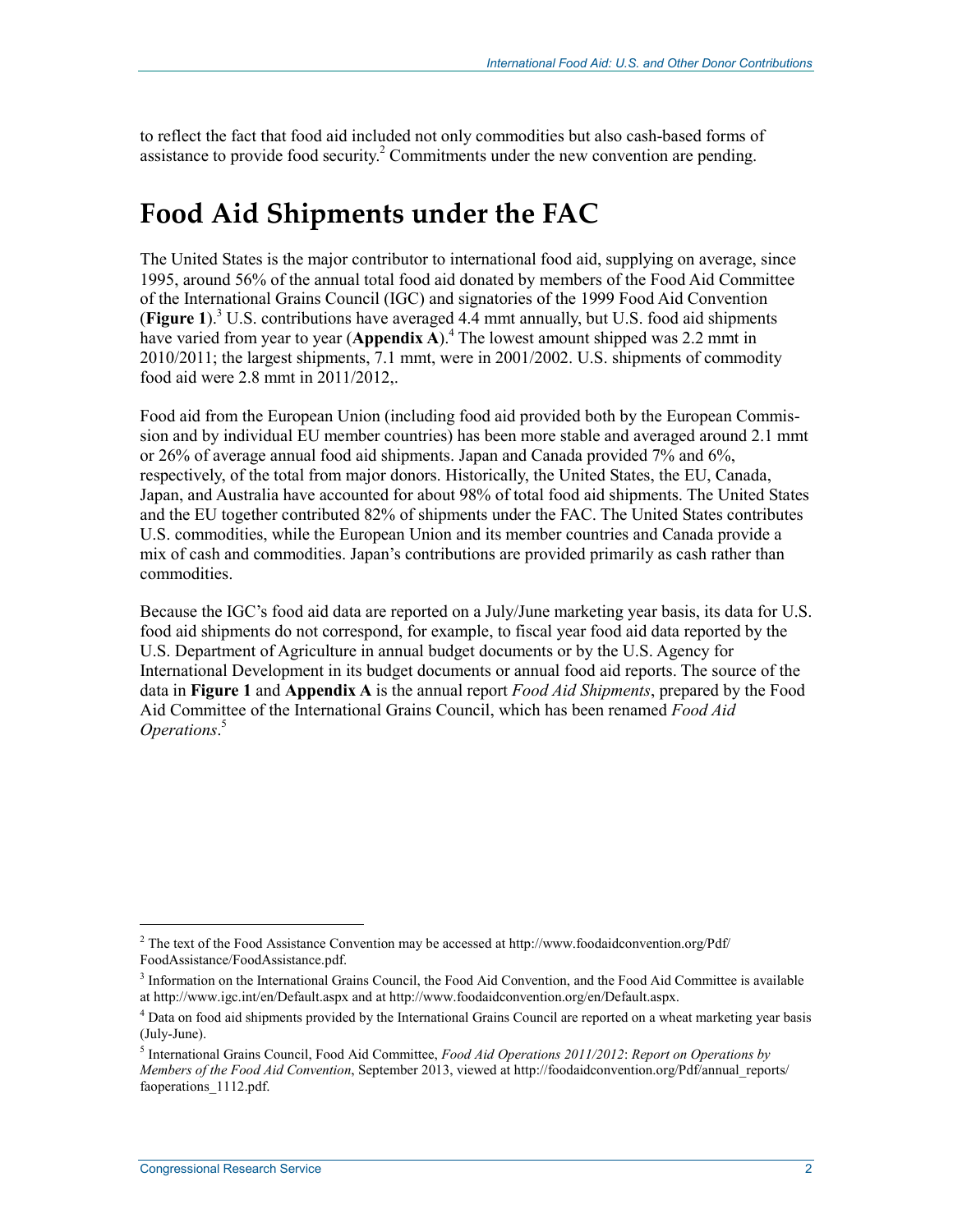

**Figure 1. Average Annual Food Aid Shipments (%) in Wheat Equivalent by Major FAC Donors, 1995/1996-2011/2012** 

Source: Food Aid Operations 2011/12, International Grains Council Food Aid Committee.

### **Food Aid Contributions to the World Food Program**

A substantial portion of U.S. food aid is channeled through the United Nations World Food Program (WFP), the intergovernmental agency that provides food aid for development projects and humanitarian relief in low income countries. U.S. and other donor contributions to the WFP are not in addition to, but are included in, the data reported in **Figure 1** and **Appendix A**.

More than 56 donors, mainly countries, but also some non-governmental organizations and private corporations, contribute to the WFP. The United States is the major donor, providing over the last 18 years around 43% of total WFP contributions

**Figure 2** and **Appendix B**). Over that same 18-year period, the EU (European Commission plus EU member countries' contributions) accounted for 28% of total WFP contributions. Japan, whose contributions are in cash, provided around 6%. The remaining donors combined provided 22% to WFP food aid resources.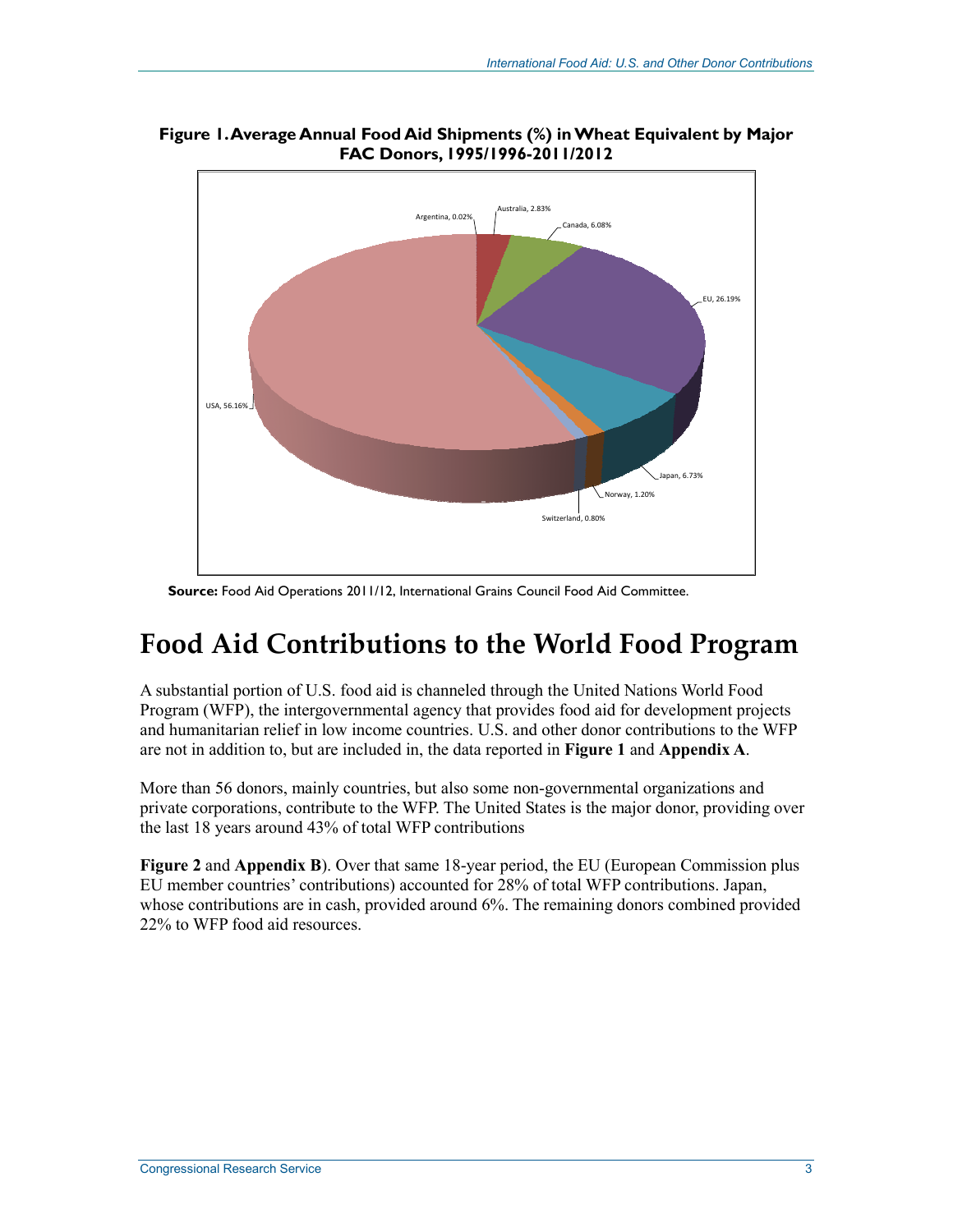

**Figure 2. Food Aid Contributions by Donors to the World Food Program, 1996-2013** 

**Source:** World Food Programme.

**Note:** Data as of October 20, 2013.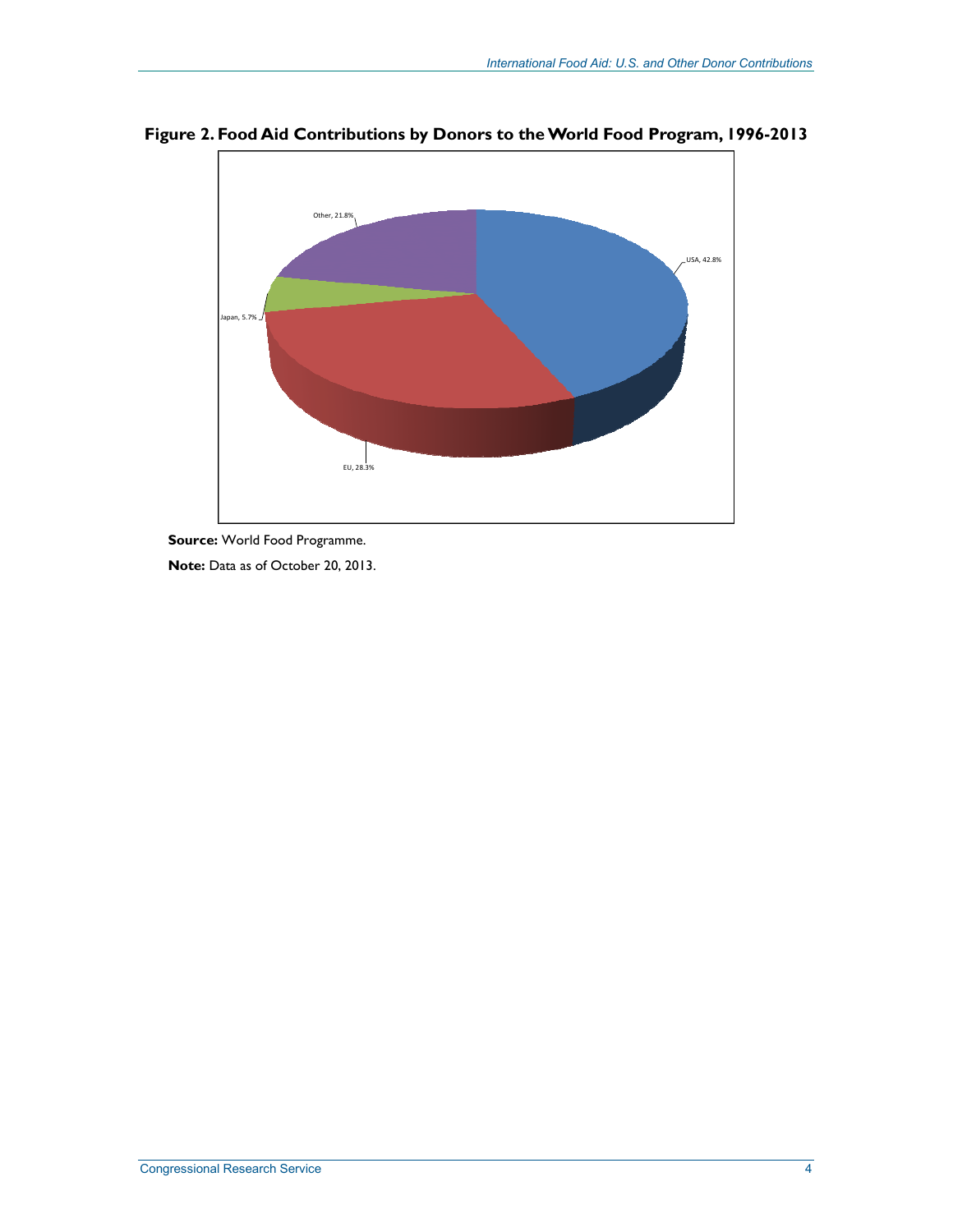|             | 1995/96   | 1996/97                        | 1997/98   | 1998/99                        | 1999/00      | 2000/01    | 2001/02        |
|-------------|-----------|--------------------------------|-----------|--------------------------------|--------------|------------|----------------|
|             |           |                                |           | (metric tons wheat equivalent) |              |            |                |
| Argentina   | 13,400    | 0                              | 0         | 10, 135                        | 2,740        | 0          | 26             |
| Australia   | 298,146   | 305,127                        | 293,221   | 273,064                        | 296,713      | 251,865    | 245,828        |
| Canada      | 448,764   | 468,431                        | 417,917   | 487,095                        | 470,640      | 293,477    | 412,082        |
| EU          | 2,413,991 | 2,049,691                      | 2,201,162 | 1,969,892                      | 1,970,768    | 2,357,778  | 1,836,717      |
| Japan       | 474,870   | 326,835                        | 302,626   | 561,643                        | 337,357      | 637,749    | 531,755        |
| Norway      | 6,233     | 32,816                         | 19,306    | 61,293                         | 75,960       | 85,876     | 74,318         |
| Switzerland | 75,479    | 38,636                         | 57,915    | 38,939                         | 61,295       | 54,169     | 58,042         |
| <b>USA</b>  | 2,849,384 | 2,553,283                      | 2,818,500 | 4,734,121                      | 5,692,116    | 6,798,280  | 7,124,407      |
| Total       | 6,580,267 | 5,774,819                      | 6,110,647 | 8,136,182                      | 8,907,589    | 10,479,194 | 10,283,175     |
|             | 2002/03   | 2003/04                        | 2004/05   | 2005/06                        | 2006/07      | 2007/08    | 2008/09        |
|             |           |                                |           | (metric tons wheat equivalent) |              |            |                |
| Argentina   | 0         | $\pmb{0}$                      | 0         | 0                              | $\pmb{0}$    | $\pmb{0}$  | $\mathbf 0$    |
| Australia   | 203,820   | 177,984                        | 168,083   | 180,667                        | 114,530      | 216,726    | 163,857        |
| Canada      | 499,382   | 351,168                        | 437,341   | 448,534                        | 474,438      | 520,903    | 551,475        |
| EU          | 1,980,781 | 2,218,065                      | 2,151,958 | 2,853,063                      | 2,488,053    | 2,178,310  | 2,263,456      |
| Japan       | 666,910   | 580,953                        | 578,261   | 354,289                        | 318,964      | 428,301    | 556,078        |
| Norway      | 144,927   | 165,510                        | 145,586   | 196,034                        | 179,408      | 102,955    | 89,382         |
| Switzerland | 67,892    | 69,689                         | 71,854    | 61,608                         | 71,051       | 69,872     | 59,368         |
| <b>USA</b>  | 6,054,197 | 5,801,724                      | 5,363,186 | 4,830,710                      | 3,869,162    | 3,630,343  | 4,256,834      |
| Total       | 9,617,909 | 9,365,093                      | 8,916,269 | 8,924,905                      | 7,515,606    | 7,147,410  | 7,940,450      |
|             | 2009/10   | 2010/11                        | 2011/12   |                                | <b>Total</b> | Annual     | <b>Average</b> |
|             |           | (metric tons wheat equivalent) |           |                                |              | (percent)  | (metric tons)  |
| Argentina   | 0         | $\pmb{0}$                      | $\pmb{0}$ |                                | 26,301       | 0.02%      | 1,753          |
| Australia   | 165,081   | 185,067                        | 247,094   |                                | 3,786,873    | 2.83%      | 222,757        |
| Canada      | 524,148   | 603,760                        | 732,428   |                                | 8,141,983    | 6.08%      | 478,940        |
| EU          | 1,691,765 | 1,463,241                      | 968,764   |                                | 35,057,455   | 26.19%     | 2,062,203      |
| Japan       | 691,326   | 915,223                        | 744,918   |                                | 9,008,058    | 6.73%      | 529,886        |
| Norway      | 62,774    | 109,885                        | 51,012    |                                | 1,603,275    | 1.20%      | 94,310         |
| Switzerland | 47,861    | 97,738                         | 71,139    |                                | 1,072,547    | 0.80%      | 63,091         |
| <b>USA</b>  | 3,745,514 | 2,209,249                      | 2,854,828 |                                | 75, 185, 838 | 56.16%     | 4,422,696      |
| Total       | 6,928,469 | 5,584,163                      | 5,670,183 |                                | 133,882,330  | 100.00%    | 7,875,431      |

# **Appendix A. Annual Food Aid Shipments by FAC Donors, 1995/96-2011/12**

**Source:** International Grains Council Food Aid Committee, *Food Aid Shipments renamed to Food Aid Operations,* various issues.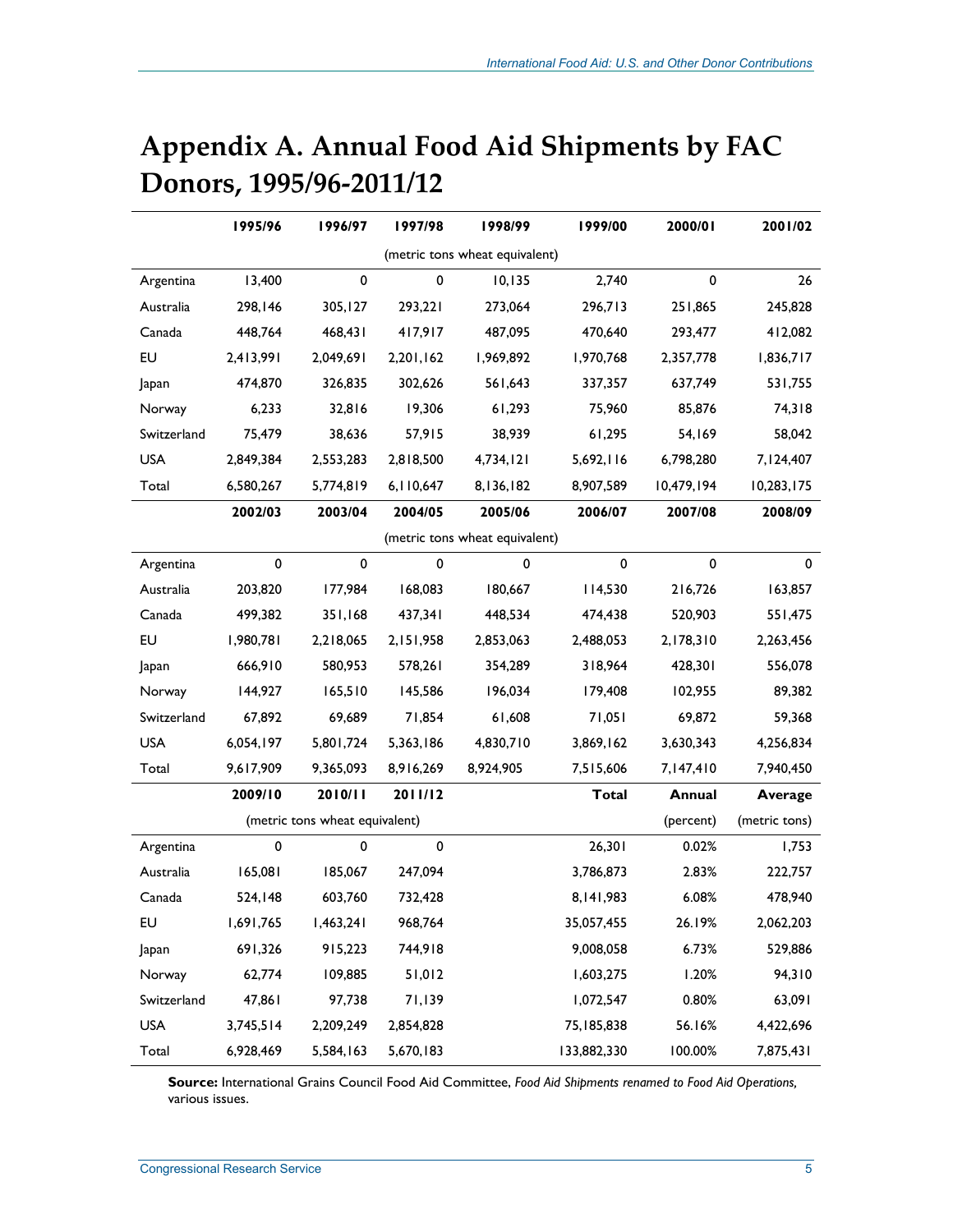# **Appendix B. Annual Food Aid Contributions by Donors to the World Food Program, 1996-2013**

| (thousand dollars)              |              |           |         |         |                 |              |             |             |
|---------------------------------|--------------|-----------|---------|---------|-----------------|--------------|-------------|-------------|
| <b>Government Donors</b>        | 1996*        | 1997*     | 1998    | 1999    | 2000            | 2001         | 2002        | 2003        |
| <b>United States of America</b> | 494,980      | 408,380   | 873,051 | 721,157 | 795,676         | 1,201,223    | 938,185     | 1,458,638   |
| European Union                  | 603,981      | 550,522   | 522,921 | 465,575 | 442,999         | 449,787      | 563,170     | 623,956     |
| <b>EU Commission</b>            | 196,873      | 237,254   | 184,645 | 167,576 | 117,794         | 126,833      | 177,326     | 200,874     |
| <b>EU Countries</b>             | 407,108      | 313,269   | 338,276 | 298,000 | 325,205         | 322,953      | 385,844     | 423,081     |
| Austria                         | 4,774        | 4,910     | 3,853   | 3,710   | 2,832           | 1,117        | 3,302       | 2,199       |
| Belgium                         | 19,472       | 17,416    | 16,908  | 10,782  | 6,284           | 5,342        | 5,831       | 8,405       |
| <b>Bulgaria</b>                 | 0            | $\pmb{0}$ | 0       | 0       | 0               | 0            | 0           | 0           |
| Cyprus                          |              |           | 0       | 0       | $\overline{10}$ | $\mathbf{2}$ | 0           | 99          |
| Czech Republic                  |              |           | $20\,$  | 590     | 37              | 100          | 0           | 175         |
| Denmark                         | 53,064       | 44,248    | 43,384  | 46,900  | 41,922          | 39,786       | 40,158      | 39,268      |
| Estonia                         | $\mathbf 0$  | $\pmb{0}$ | 0       | 0       | $\pmb{0}$       | $\mathbf 0$  | 0           | $\mathbf 0$ |
| Finland                         | 16,045       | 13,768    | 13,801  | 15,345  | 15,219          | 14,352       | 17,444      | 17,793      |
| France                          | 19,203       | 21,884    | 24,742  | 27,693  | 26,170          | 35,957       | 14,457      | 14,940      |
| Germany                         | 96,036       | 68,487    | 61,779  | 53,089  | 46,750          | 58,228       | 60,920      | 46,503      |
| Greece                          | 150          | 170       | 0       | 0       | 0               | 0            | 0           | 0           |
| Hungary                         | 0            | $\pmb{0}$ | 65      | 74      | 65              | 65           | 65          | 65          |
| Ireland                         | 3,149        | 4,284     | 4,378   | 5,021   | 7,644           | 7,338        | 10,349      | 11,815      |
| Italy                           | 34,876       | 9,112     | 10,632  | 20,824  | 19,936          | 39,748       | 41,787      | 41,074      |
| Latvia                          | 0            | 0         | 0       | 0       | 0               | 0            | 0           | 0           |
| Lithuania                       | $\mathbf{0}$ | 0         | 0       | 0       | 0               | 0            | $\mathbf 0$ | $\mathbf 0$ |
| Luxembourg                      | 218          | 0         | 270     | 130     | 1,205           | 1,748        | 2,919       | 4,132       |
| Malta                           | $\pmb{0}$    | 0         | 28      | 0       | 0               | 0            | 0           |             |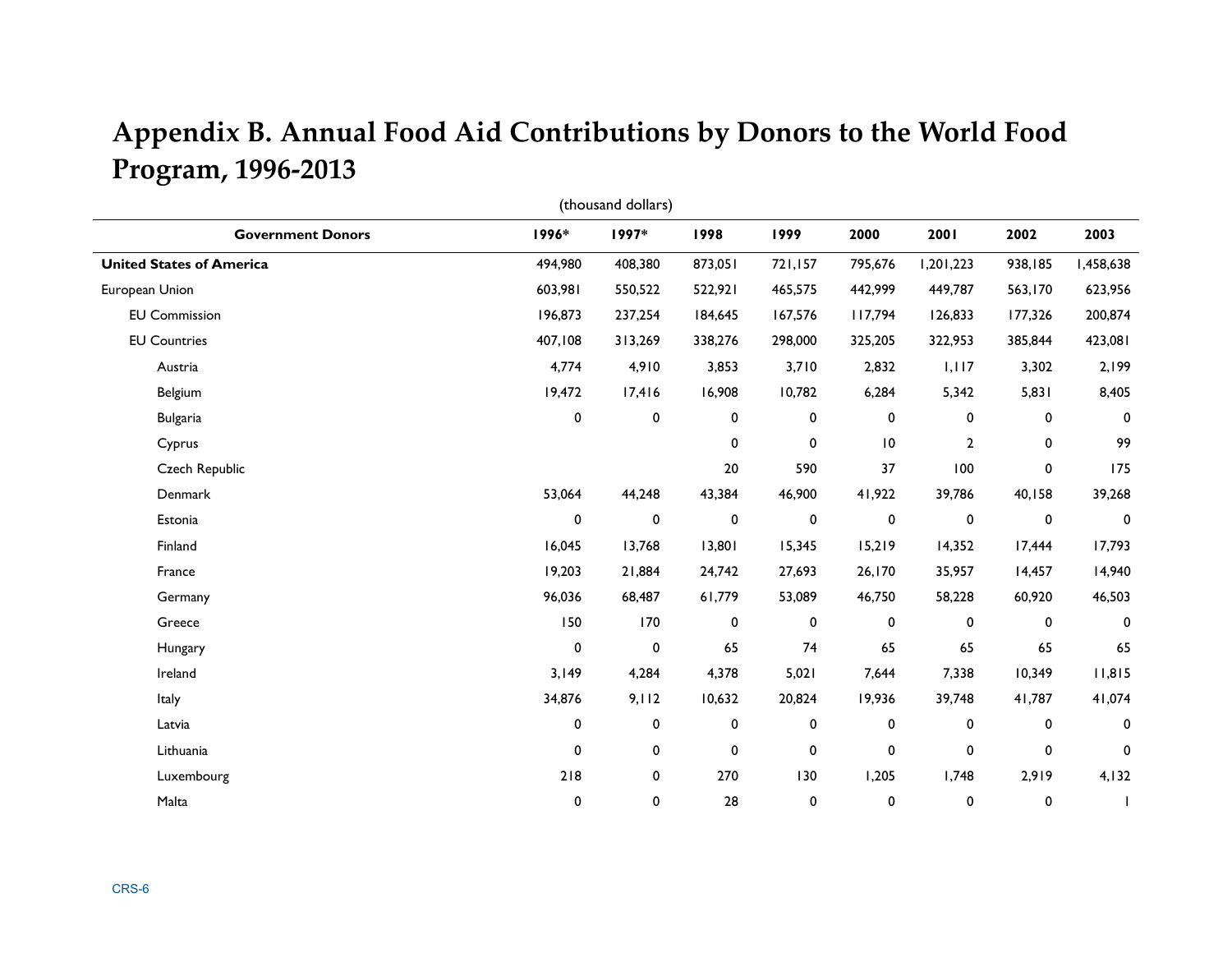| <b>Government Donors</b>                                                | 1996*       | 1997*     | 1998      | 1999      | 2000      | 2001      | 2002      | 2003        |
|-------------------------------------------------------------------------|-------------|-----------|-----------|-----------|-----------|-----------|-----------|-------------|
| Netherlands                                                             | 78,804      | 45,972    | 45,532    | 55,003    | 62,801    | 59,173    | 58,795    | 50,422      |
| Poland                                                                  | 0           | 0         | 0         | 684       | 225       | 200       | $215$     | 215         |
| Portugal                                                                | 0           | 0         | 185       | 2,285     | 0         | 358       | 0         | 447         |
| Romania                                                                 | 0           | 0         | 0         | 0         | 0         | 0         | 0         | $\mathbf 0$ |
| Slovakia                                                                | 0           | 0         | 25        | 518       | 15        | 15        | 15        | 697         |
| Slovenia                                                                | 0           | 0         | 227       | 4         | 0         | 57        | 36        | $\mathbf 0$ |
| Spain                                                                   | 13,720      | 12,245    | 2,725     | 2,511     | 3,256     | 3,952     | 2,607     | 6,754       |
| Sweden                                                                  | 33,164      | 35,985    | 29,511    | 28,415    | 30,778    | 27,721    | 31,224    | 42,341      |
| <b>UK</b>                                                               | 34,434      | 34,789    | 80,212    | 24,284    | 60,056    | 27,694    | 95,718    | 135,734     |
| Japan                                                                   | 124,032     | 98,991    | 123,757   | 106,438   | 260,099   | 90,592    | 92,896    | 130, 136    |
| All Others                                                              | 222,166     | 253,647   | 125,027   | 195,058   | 135,011   | 151,707   | 852,568   | 760,570     |
| <b>Total Government Donors</b>                                          | $\mathbf 0$ | 0         | ,720,488  | 1,509,679 | 1,682,692 | 1,916,877 | 1,833,487 | 2,541,244   |
| Total Financial Institutions, Pooled Funding, and Private Sector Donors | $\mathbf 0$ | 0         | 4,479     | 2,833     | 11,149    | 4,125     | 709,050   | 567,789     |
| Total                                                                   | 1,445,159   | 1,311,540 | 1,724,966 | 1,512,512 | 1,693,841 | 1,921,002 | 2,542,536 | 3,109,034   |

| <b>Government Donors</b>        | 2004     | 2005      | 2006            | 2007      | 2008      | 2009      | 2010      | <b>2011</b> |
|---------------------------------|----------|-----------|-----------------|-----------|-----------|-----------|-----------|-------------|
| <b>United States of America</b> | 065,020, | 1,173,720 | 1,123,291       | 1,184,181 | 2,070,435 | 1,767,852 | 1,552,743 | 1,239,077   |
| European Union                  | 695,550  | 868,169   | 743,215         | 758,105   | 1,254,938 | 1,167,955 | 975,747   | 1,054,743   |
| <b>EU Commission</b>            | 200,501  | 263,940   | 265,762         | 250,437   | 355,435   | 343,063   | 289,928   | 258,587     |
| <b>EU Countries</b>             | 495,049  | 604,229   | 477,453         | 507,668   | 899,503   | 824,892   | 685,818   | 796,156     |
| Austria                         | 2,189    | 4,093     | 839, ا          | 3,794     | 3,935     | 1,722     | 1,329     | 733         |
| Belgium                         | 11,705   | 13,941    | 11,132          | 17,642    | 24,784    | 39,111    | 37,691    | 36,957      |
| <b>Bulgaria</b>                 |          | 0         | $\overline{10}$ | 10        | 15        | 0         | 0         | 0           |
| Cyprus                          |          | 0         | 400             | 656       | 200       | 814       | 690       | 0           |
| Czech Republic                  | 98       | 1,236     | 308             | 574       | 817       | 309       | 159       | 237         |
| <b>Denmark</b>                  | 43,436   | 53,202    | 43,817          | 44,731    | 56,608    | 41,890    | 41,112    | 45,751      |
|                                 |          |           |                 |           |           |           |           |             |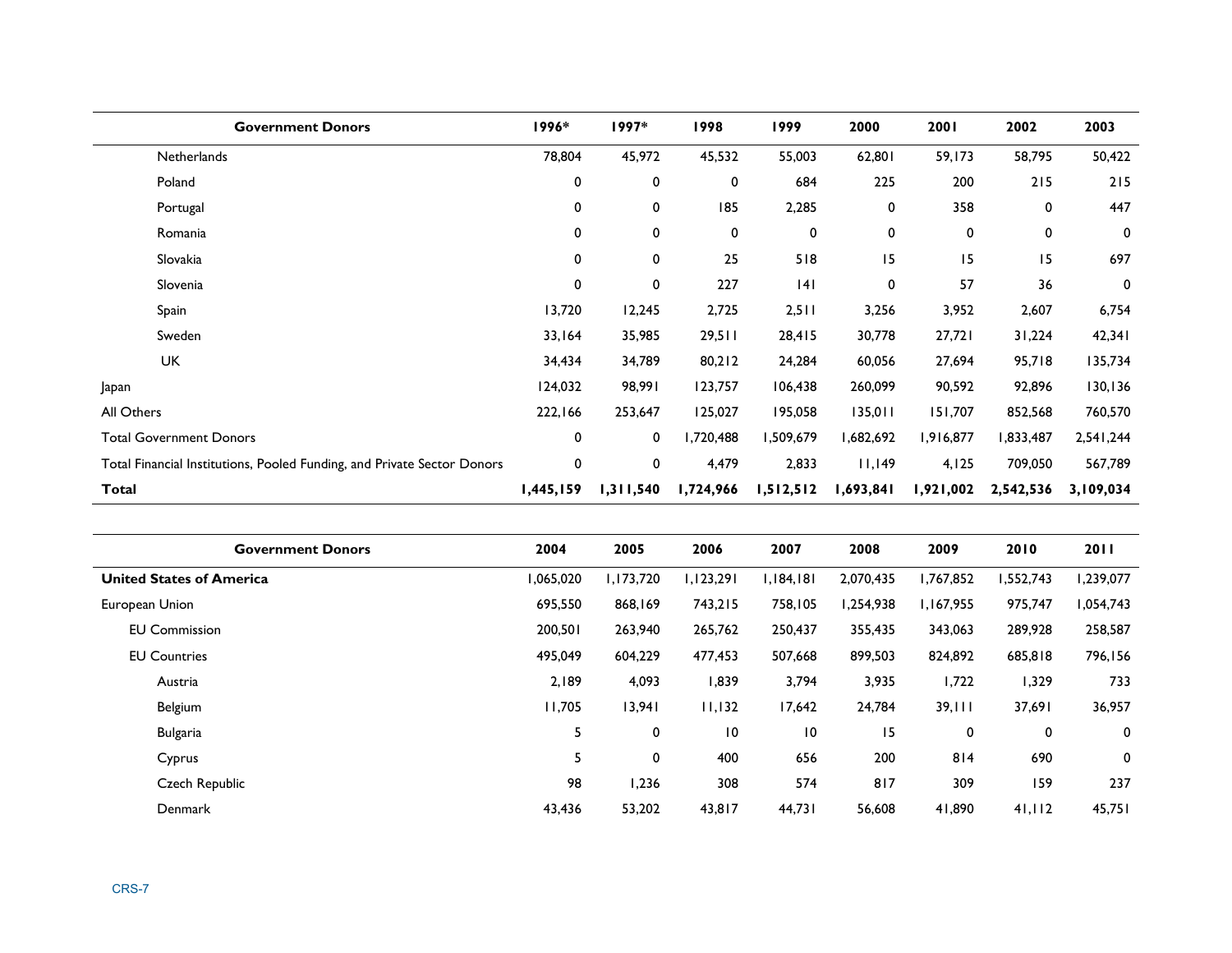| <b>Government Donors</b>                                                | 2004        | 2005      | 2006        | 2007      | 2008         | 2009        | 2010      | 2011        |
|-------------------------------------------------------------------------|-------------|-----------|-------------|-----------|--------------|-------------|-----------|-------------|
| Estonia                                                                 | $\mathbf 0$ | 0         | $\mathbf 0$ | 42        | 242          | $\mathbf 0$ | 240       | 71          |
| Finland                                                                 | 18,000      | 23,794    | 18,319      | 25,567    | 28,257       | 28,799      | 26,643    | 29,902      |
| France                                                                  | 30,424      | 37,809    | 25,325      | 32, 121   | 40,369       | 21,701      | 20, 127   | 38,269      |
| Germany                                                                 | 65,331      | 69,533    | 59,680      | 65,836    | 100,752      | 132, 118    | 95,824    | 194,777     |
| Greece                                                                  | 0           | $\pmb{0}$ | $\pmb{0}$   | 0         | 0            | 0           | $\pmb{0}$ | 0           |
| Hungary                                                                 | 65          | 120       | 65          | 65        | 65           | 65          | 65        | 15          |
| Ireland                                                                 | 13,684      | 19,820    | 31,005      | 34,443    | 39,821       | 22,549      | 19,318    | 27,010      |
| Italy                                                                   | 47,929      | 45,790    | 12,392      | 31,601    | 101,920      | 30,058      | 24,052    | 27,392      |
| Latvia                                                                  | 0           | 0         | $\pmb{0}$   | $\pmb{0}$ | 0            | 0           | 37        | 0           |
| Lithuania                                                               | 0           | 0         | 112         | 306       | 27           | 0           | 0         | $\pmb{0}$   |
| Luxembourg                                                              | 5,413       | 10,933    | 15,387      | 12,207    | 14,276       | 12,987      | 12,789    | 11,575      |
| Malta                                                                   | 0           | $\pmb{0}$ | $\pmb{0}$   | 0         | 0            | 0           | $\pmb{0}$ | $\mathbf 0$ |
| Netherlands                                                             | 77,740      | 115,352   | 80,023      | 75,663    | 117,505      | 77,594      | 74,424    | 73,059      |
| Poland                                                                  | 356         | 200       | 1,200       | 755       | 1,164        | 535         | 691       | 465         |
| Portugal                                                                | 723         | 874       | 488         | 111       | $\mathbf{H}$ | 112         | 0         | $\mathbf 0$ |
| Romania                                                                 | $\pmb{0}$   | 0         | $\pmb{0}$   | 147       | 301          | 75          | 72        | $\mathbf 0$ |
| Slovakia                                                                | 25          | 30        | 48          | 44        | 72           | 30          | 15        | 15          |
| Slovenia                                                                | 34          | 97        | $\pmb{0}$   | 107       | 135          | 108         | 119       | 196         |
| Spain                                                                   | 17,466      | 11,552    | 16,993      | 29,641    | 117,460      | 214,204     | 82,635    | 68,024      |
| Sweden                                                                  | 44,540      | 84,259    | 58,520      | 64,754    | 81,708       | 72,487      | 90,660    | 97,832      |
| <b>UK</b>                                                               | 115,884     | 111,595   | 100,390     | 66,851    | 168,961      | 127,624     | 157, 127  | 143,877     |
| Japan                                                                   | 135,730     | 160,472   | 71,381      | 118,870   | 178,323      | 202,905     | 214,762   | 282,026     |
| All Others                                                              | 774,050     | 637,996   | 609,321     | 638,702   | 1,835,667    | 754,309     | 916,726   | 1,123,170   |
| <b>Total Government Donors</b>                                          | 2,226,391   | 2,671,577 | 2,406,395   | 2,510,582 | 4,661,191    | 3,697,813   | 3,459,400 | 3,398,247   |
| Total Financial Institutions, Pooled Funding, and Private Sector Donors | 559,843     | 280,374   | 241,202     | 256,128   | 847,132      | 322,832     | 357,704   | 444,646     |
| <b>Total</b>                                                            | 2,786,234   | 2,951,951 | 2,647,598   | 2,766,710 | 5,508,324    | 4,020,645   | 3,817,104 | 3,842,893   |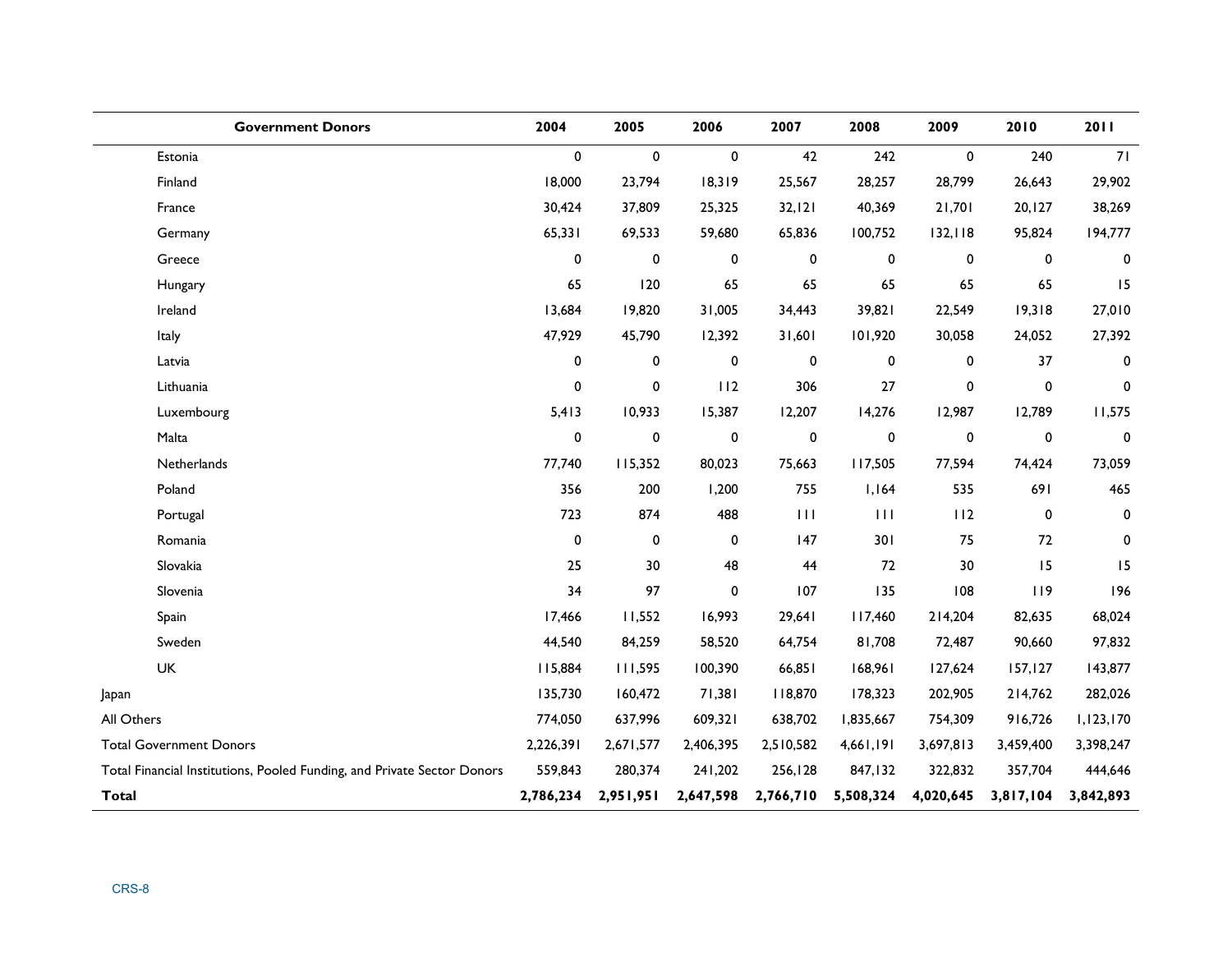| <b>Government Donors</b>        | 2012        | as of October 20, 2013  | <b>Total</b> |
|---------------------------------|-------------|-------------------------|--------------|
| <b>United States of America</b> | 1,462,478   | 1,368,718               | 20,887,505   |
| European Union                  | 1,083,167   | 1,036,706               | 13,834,778   |
| <b>EU Commission</b>            | 386,136     | 223,930                 | 4,247,909    |
| <b>EU Countries</b>             | 697,031     | 812,777                 | 9,586,868    |
| Austria                         | 1,082       | I, I85                  | 48,598       |
| Belgium                         | 14,448      | 36,307                  | 333,817      |
| <b>Bulgaria</b>                 | $\pmb{0}$   | 208                     | 248          |
| Cyprus                          | 5           | $\overline{\mathbf{3}}$ | 2,767        |
| Czech Republic                  | 399         | 200                     | 4,326        |
| Denmark                         | 43,510      | 52,638                  | 814,401      |
| Estonia                         | 180         | 158                     | 787          |
| Finland                         | 25,999      | 20,397                  | 369,055      |
| France                          | 30,747      | 22,600                  | 485,045      |
| Germany                         | 150,055     | 139,831                 | 1,565,019    |
| Greece                          | $\pmb{0}$   | $\pmb{0}$               | 27,958       |
| Hungary                         | 85          | $\,$ l $\,$ 0 $\,$      | 954          |
| Ireland                         | 20,002      | 15,964                  | 297,596      |
| Italy                           | 14,592      | 21,540                  | 532,786      |
| Latvia                          | 0           | $\pmb{0}$               | 37           |
| Lithuania                       | $\mathbf 0$ | 0                       | 446          |
| Luxembourg                      | 9,920       | 11,948                  | 127,914      |
| Malta                           | $\mathbf 0$ | $\pmb{0}$               | 29           |
| Netherlands                     | 75,255      | 57,967                  | 1,280,937    |
| Poland                          | 744         | $\pmb{0}$               | 7,647        |
| Portugal                        | 99          | $\pmb{0}$               | 5,792        |
| Romania                         | 40          | 0                       | 635          |
| Slovakia                        | 8           | $\pmb{0}$               | 1,581        |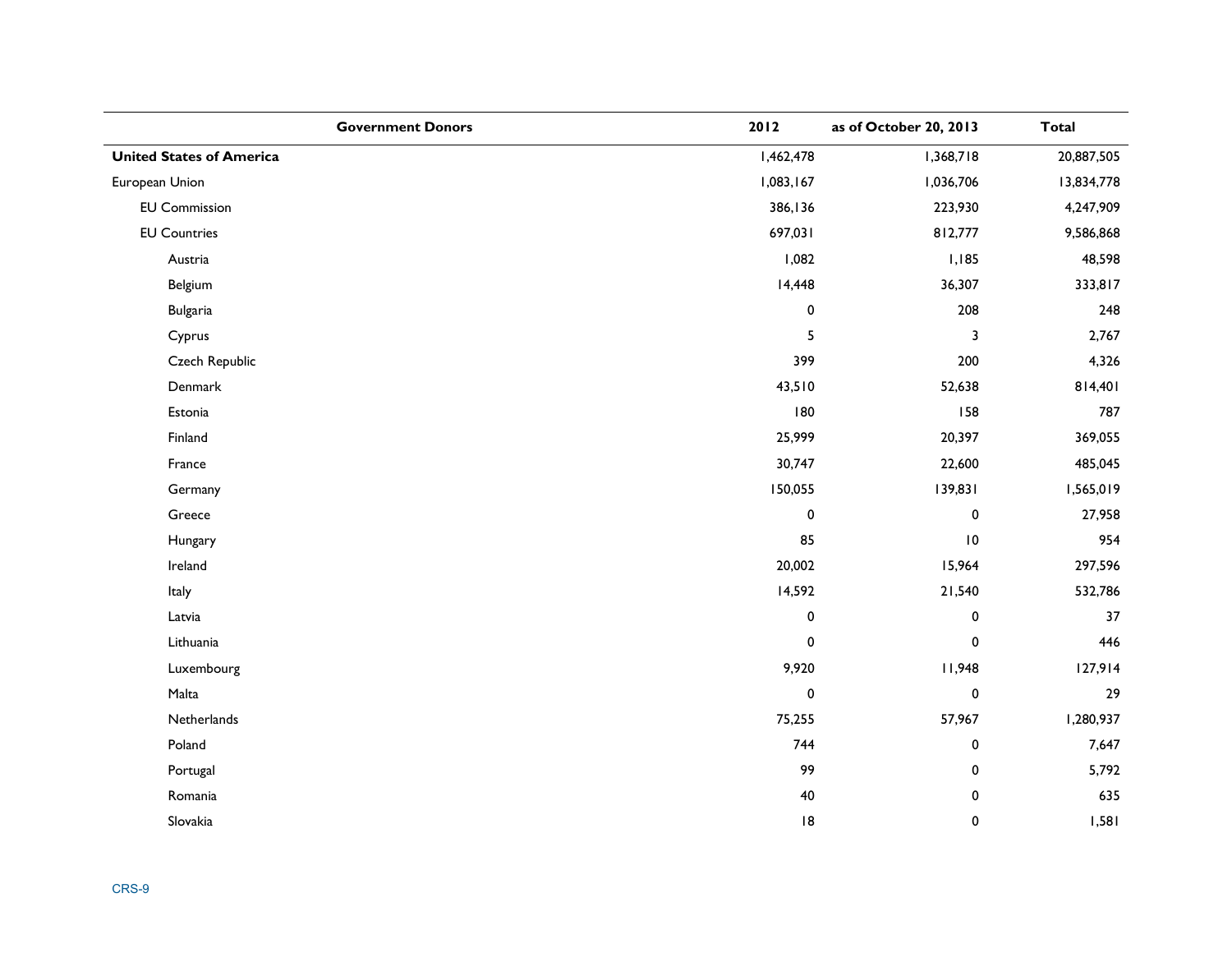| <b>Government Donors</b>                                                | 2012      | as of October 20, 2013 | <b>Total</b> |
|-------------------------------------------------------------------------|-----------|------------------------|--------------|
| Slovenia                                                                | 0         | 39                     | 1,297        |
| Spain                                                                   | 12,524    | 811                    | 616,474      |
| Sweden                                                                  | 95,181    | 86,173                 | 1,029,363    |
| <b>UK</b>                                                               | 202,145   | 344,799                | 2,030,328    |
| Japan                                                                   | 190,749   | 215,367                | 2,796,842    |
| All Others                                                              | 1,139,317 | 785,664                | 10,630,857   |
| <b>Total Government Donors</b>                                          | 3,663,113 | 1,936,302              | 41,805,981   |
| Total Financial Institutions, Pooled Funding, and Private Sector Donors | 414,743   | 270,361                | 2,738,009    |
| <b>Total</b>                                                            | 4,077,856 | 3,751,255              | 48,845,280   |

**Source:** World Food Program. See http://www.wfp.org/about/donors/wfp-donors.

\* 1996 and 1997 includes both the totals for government donors and financial institutions, pooled funding, and private donors.

If a country contributed to the WFP program before joining the EU then the amounts contributed are shown in this table; however, their contributions were not added to the total for the EU countries or EU total. Instead it was added to all others.